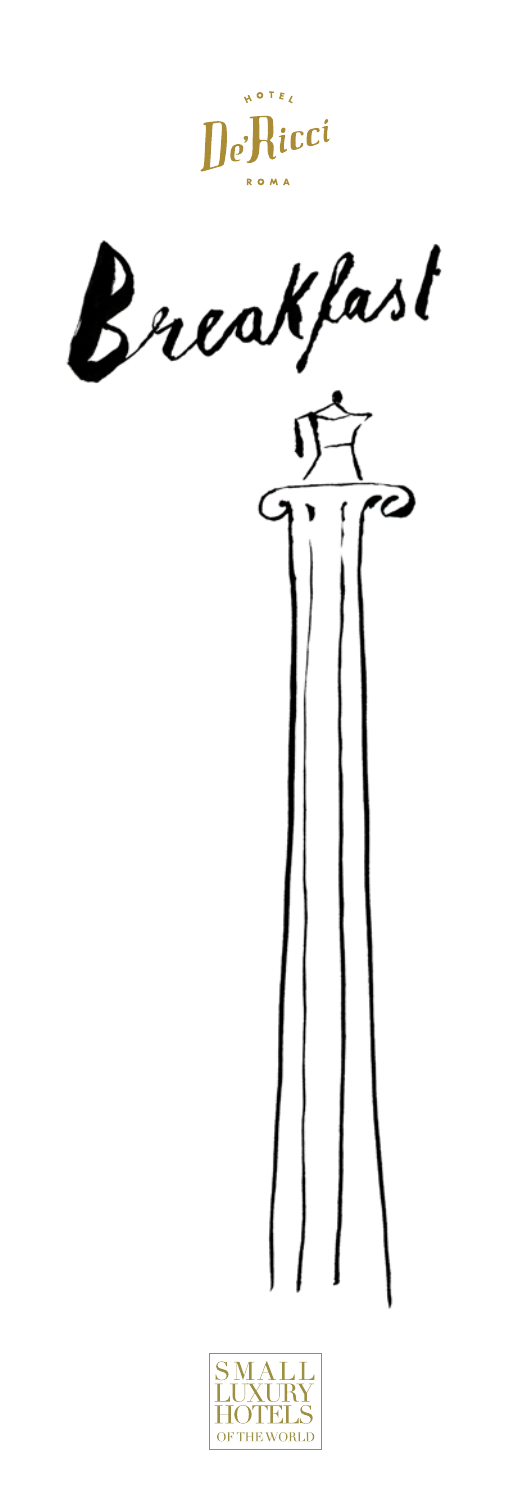## CONTINENTAL BREAKFAST

- Coffee
- Assorted Tea Selection
- Freshly squeezed Orange Juice
- Milk  $7$
- Assorted Croissants (\*)
- Cereal (Corn Flakes or Muesli) 1
- Assorted Bread Selection<sup>1</sup>
- Butter 7
- Plain Yogurt<sup>7</sup>
- Fresh Fruit Compote
- Honey
- Assorted Jam Selection
- Small Assorted Cheese and Meet Platter

#### VEGETARIAN BREAKFAST € 30,00

- Coffee
- Assorted Tea Selection
- Milk or Soy Milk 6/7
- Freshly centrifuged Juice made with Apple, Carrot, Celery , Ginger and Orange 9
- Assorted Croissants (\*)
- Toast with fresh Tomatoes, grilled Eggplant and Zucchini 1
- Cereal (Corn Flakes or Muesli) 1
- Assorted Bread Selection 1
- Plain Yogurt<sup>7</sup>
- Fresh fruit Compote
- Honey
- Assorted Jam Selection

#### CHAMPAGNE BREAKFAST € 60,00

- Champagne Flûte
- San Daniele cured Prosciutto
- Italian Cheese Tris
- Assorted Bread Selection<sup>1</sup>
- Smoked Salmon with fresh Cheese
- Assorted Pastries 1